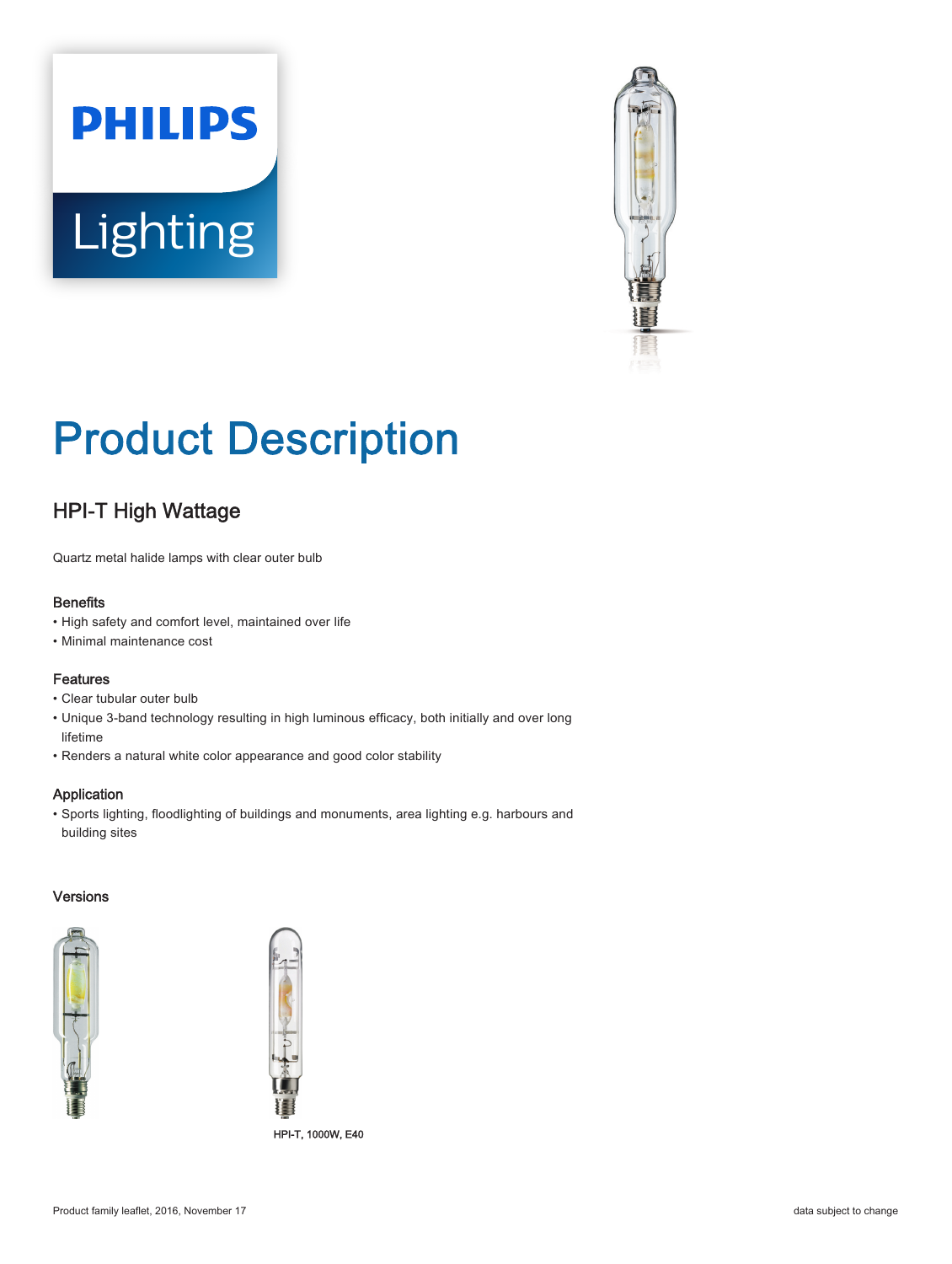## HPI-T High Wattage

#### Dimensional drawing



HPI-T 1000W/543 E40 1SL/4 66 mm 80 mm 240 mm 382 mm HPI-T 1000W/543 E40 1SL/4 66 mm 80 mm 240 mm 382 mm HPI-T 1000W/543 E40 1SL/4 66 mm 80 mm 240 mm 382 mm

Product **D** O L C HPI T 1000W 543 E40 220V 1SL/4 66 mm 80 mm 240 mm 382 mm

#### HPI-T 1000W/543 E40



| <b>Controls and Dimming</b>   |                 |
|-------------------------------|-----------------|
| Dimmable                      | N <sub>0</sub>  |
|                               |                 |
| <b>General Information</b>    |                 |
| Cap-Base                      | F40             |
| Life To 10% Failures (Nom)    | 5500            |
| Life To 20% Failures (Nom)    | 8000            |
| Life To 50% Failures (Nom)    | 12000           |
| Life To 5% Failures (Nom)     | 3000            |
|                               |                 |
| <b>Light Technical</b>        |                 |
| <b>Color Designation</b>      | Cool White (CW) |
|                               |                 |
| <b>Mechanical and Housing</b> |                 |
| <b>Bulb Finish</b>            | Clear           |

| Product                        |          |       |        |        |
|--------------------------------|----------|-------|--------|--------|
| HPI-T 2000W/646 E40 220V CRP/4 | 101.5 mm | 89 mm | 290 mm | 430 mm |
|                                |          |       |        |        |

#### Approval and Application

| order code        | Energy Consumption kWh/1000 h | Energy Efficiency Label (EEL) | Mercury (Hg) Content (Nom) |
|-------------------|-------------------------------|-------------------------------|----------------------------|
| 928073609231      | 2156                          | A+                            | 155                        |
| 928074209228 2150 |                               | A+                            | 256                        |
| 928482600092      | 1084                          | A                             | 86                         |
| 928482600093      | 1084                          | A                             | 86                         |
| 928482600094      | 1084                          | A                             | 86                         |
| 928482600096      | 1084                          | A                             | 86                         |

#### Operating and Electrical

|                   | <b>Lamp Current</b> |               |                     | Voltage | Power (Rated) |                   | <b>Lamp Current</b> |               |                     | Voltage | Power (Rated) |
|-------------------|---------------------|---------------|---------------------|---------|---------------|-------------------|---------------------|---------------|---------------------|---------|---------------|
| order code        | (EM) (Nom)          | Voltage (Max) | Voltage (Min) (Nom) |         | (Nom)         | order code        | (EM) (Nom)          | Voltage (Max) | Voltage (Min) (Nom) |         | (Nom)         |
| 928073609231      | 16.5                | 140           | 120                 | 130     | 1960.0        | 928482600093 8.25 |                     | 140           | 120                 | 130     | 985.0         |
| 928074209228 9.1  |                     | 247           | 217                 | 232     | 1955.0        | 928482600094 8.25 |                     | 140           | 120                 | 130     | 985.0         |
| 928482600092 8.25 |                     | 140           | 120                 | 130     | 985.0         | 928482600096 8.25 |                     | 140           | 120                 | 130     | 985.0         |

#### General Information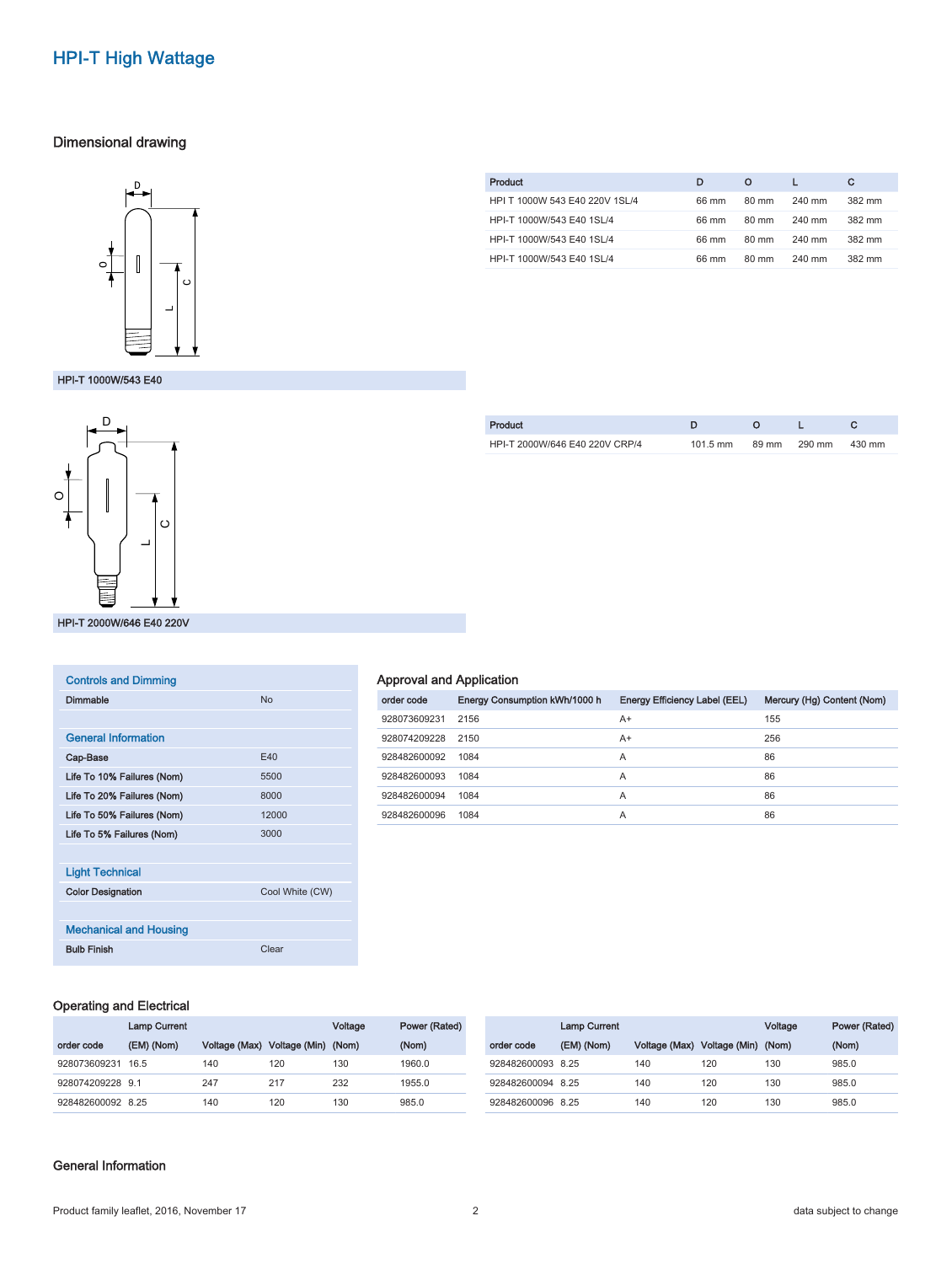## HPI-T High Wattage

| order code   | <b>Bulb Shape</b> | <b>Operating Position</b> | <b>System Description</b> | order code   | <b>Bulb Shape</b> | <b>Operating Position</b> | <b>System Description</b> |
|--------------|-------------------|---------------------------|---------------------------|--------------|-------------------|---------------------------|---------------------------|
| 928073609231 | T100              | P75                       |                           | 928482600093 | T65               |                           |                           |
| 928074209228 | T100              | P20                       | <b>High Output</b>        | 928482600094 | T65               |                           | $\overline{\phantom{a}}$  |
| 928482600092 | T65               |                           |                           | 928482600096 | T65               |                           | $\overline{\phantom{a}}$  |

#### Luminaire Design Requirements

| order code   | <b>Bulb Temperature (Max)</b> | order code   | <b>Bulb Temperature (Max)</b> |
|--------------|-------------------------------|--------------|-------------------------------|
| 928073609231 | 600                           | 928482600093 | 555                           |
| 928074209228 | 600                           | 928482600094 | 555                           |
| 928482600092 | 555                           | 928482600096 | 555                           |

#### Light Technical (1/2)

|                  | Chromaticity | Chromaticity        |       | <b>Correlated Color Color</b> |             |  | Chromaticity     | Chromaticity |              | <b>Correlated Color Color</b> |             |             |
|------------------|--------------|---------------------|-------|-------------------------------|-------------|--|------------------|--------------|--------------|-------------------------------|-------------|-------------|
|                  | Coordinate X | <b>Coordinate Y</b> | Color | Temperature                   | Rendering   |  |                  | Coordinate X | Coordinate Y | Color                         | Temperature | Rendering   |
| order code       | (Nom)        | (Nom)               | Code  | (Nom)                         | Index (Nom) |  | order code       | (Nom)        | (Nom)        | Code                          | (Nom)       | Index (Nom) |
| 928073609231 375 |              | 385                 | 646   | 4200                          | 65          |  | 928482600093 370 |              | 380          | 543                           | 4300        | 57          |
| 928074209228 387 |              | 403                 | 542   | 3800                          | 65          |  | 928482600094 370 |              | 380          | 543                           | 4300        | 57          |
| 928482600092 370 |              | 380                 | 543   | 4300                          | 57          |  | 928482600096 370 |              | 380          | 543                           | 4300        | 57          |

### Light Technical (2/2)

|                 | Lumen Maintenance 10000 h | Lumen Maintenance 2000 h | Lumen Maintenance 5000 h | Luminous Efficacy (rated) | Luminous Flux (Rated) | Luminous Flux (Rated) |
|-----------------|---------------------------|--------------------------|--------------------------|---------------------------|-----------------------|-----------------------|
| order code      | (Nom)                     | (Nom)                    | (Nom)                    | (Nom)                     | (Min)                 | (Nom)                 |
| 928073609231 60 |                           | 77                       | 67                       | 96                        | 182000                | 189000                |
| 928074209228 75 |                           | 90                       | 80                       | 107                       | 195000                | 210000                |
| 928482600092 75 |                           | 87                       | 80                       | 86                        | 79000                 | 85000                 |
| 928482600093 75 |                           | 87                       | 80                       | 86                        | 79000                 | 85000                 |
| 928482600094 75 |                           | 87                       | 80                       | 86                        | 79000                 | 85000                 |
| 928482600096 75 |                           | 87                       | 80                       | 86                        | 79000                 | 85000                 |

#### Color Rendering Diagrams